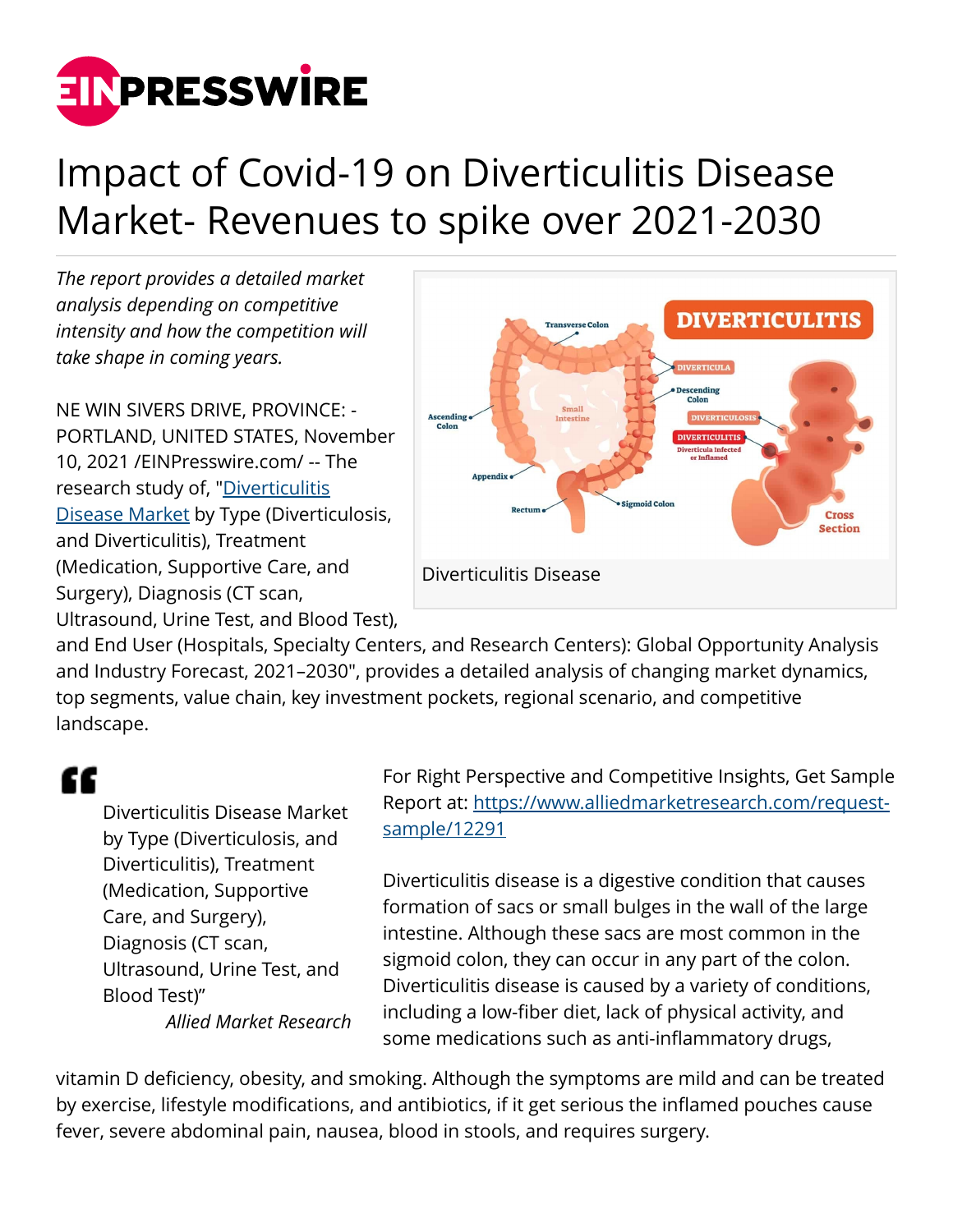Comprehensive competitive analysis and profiles of major market players, such as

Sucampo Pharmaceuticals Inc., Valeant Pharmaceuticals International Inc., Abbott Laboratories, Synergy Pharmaceuticals Inc., Ardelyx Inc., Astellas Pharma Inc., and Novartis AG.

COVID-19 scenario analysis:

The ongoing covid-19 pandemic is fuelling the Diverticulitis Disease industry. This is attributed due to the immense increase of covid-19 testing activities on the global diagnostics system. The demand of vaccine development for covid-19 has resulted in research towards covid-19 vaccine which has also boosted the market growth. For instance, in March 2020, Indian scientists has reveal the microscopic image of a novel coronavirus.

The high demand covid-19 testing and diagnostics have increased extensive investments towards addition to applications in vaccine research in the pharmaceutical sector which has also contributed towards the growth of the Diverticulitis Disease Market.

Pharmaceutical and biotech companies together with governments around the globe are working to address the COVID-19 outbreak, from supporting the development of vaccines to planning for medicine supply chain challenges. Currently, around 115 vaccine candidates and 155 molecules are in the R&D pipeline.

Detailed COVID-19 Impact Analysis on Market: [https://www.alliedmarketresearch.com/request](https://www.alliedmarketresearch.com/request-for-customization/12291?reqfor=covid)[for-customization/12291?reqfor=covid](https://www.alliedmarketresearch.com/request-for-customization/12291?reqfor=covid)

Key Benefits for Stakeholders

The study provides an in-depth analysis of the Diverticulitis Disease Market along with the current trends and future estimations to elucidate the imminent investment pockets.

It offers Diverticulitis Disease Market analysis from 2021 to 2030, which is expected to enable the stakeholders to capitalize on the prevailing opportunities in the market.

A comprehensive analysis of four regions is provided to determine the prevailing opportunities.

The profiles and growth strategies of the key players are thoroughly analyzed to understand the competitive outlook of the global Diverticulitis Disease Market growth.

Frequently Asked Questions?

Q1. Which are the leading players active in the Diverticulitis disease market?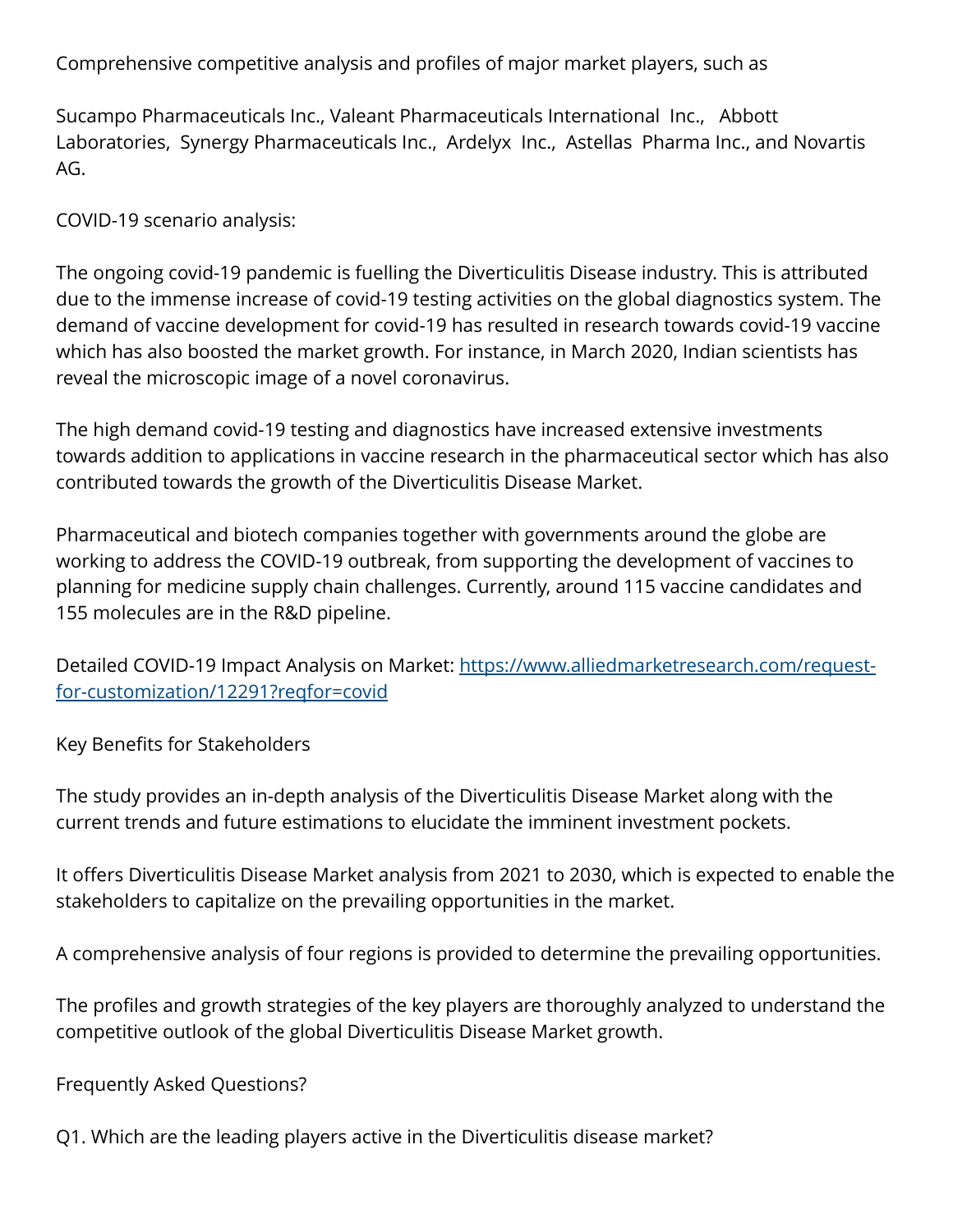Q2. What are the current trends that will influence the market in the next few years?

Q3. What are the driving factors, restraints, and opportunities of the market?

Q4. What future projections would help in taking further strategic steps?

Q5. What is Diverticulitis disease market prediction in the future?

Q6. Who are the leading global players in the Diverticulitis disease market?

Q7. What are the current trends and predicted trends?

Q8. What are the key benefits of the Diverticulitis disease market report?

Make Purchase Inquiry@<https://www.alliedmarketresearch.com/purchase-enquiry/12291>

Avenue Basic Plan | Library Access | 1 Year Subscription |

Sign up for Avenue subscription to access more than 12,000+ company profiles and 2,000+ niche industry market research reports at \$699 per month, per seat. For a year, the client needs to purchase minimum 2 seat plan.

Request for 14 days free trial:<https://www.alliedmarketresearch.com/avenue/trial/starter>

"We have also published few syndicated market studies in the similar area that might be of your interest. Below are the report title for your reference, considering Impact of Covid-19 Over This Market which will help you to assess aftereffects of pandemic on short-term and long-term growth trends of this market."

Trending Upcoming Reports in Healthcare Industry (Book Now with 10% Discount):

[Gene Editing Market – Opportunity & Industry Forecast, 2027](https://www.alliedmarketresearch.com/gene-editing-market-A10973) [Cannabidiol Market – Opportunity & Industry Forecast, 2027](https://www.alliedmarketresearch.com/cannabidiol-market-A11181)

About Us

Allied Market Research (AMR) is a full-service market research and business-consulting wing of Allied Analytics LLP based in Portland, Oregon. Allied Market Research provides global enterprises as well as medium and small businesses with unmatched quality of "Market Research Reports" and "Business Intelligence Solutions." AMR has a targeted view to provide business insights and consulting to assist its clients to make strategic business decisions and achieve sustainable growth in their respective market domain.